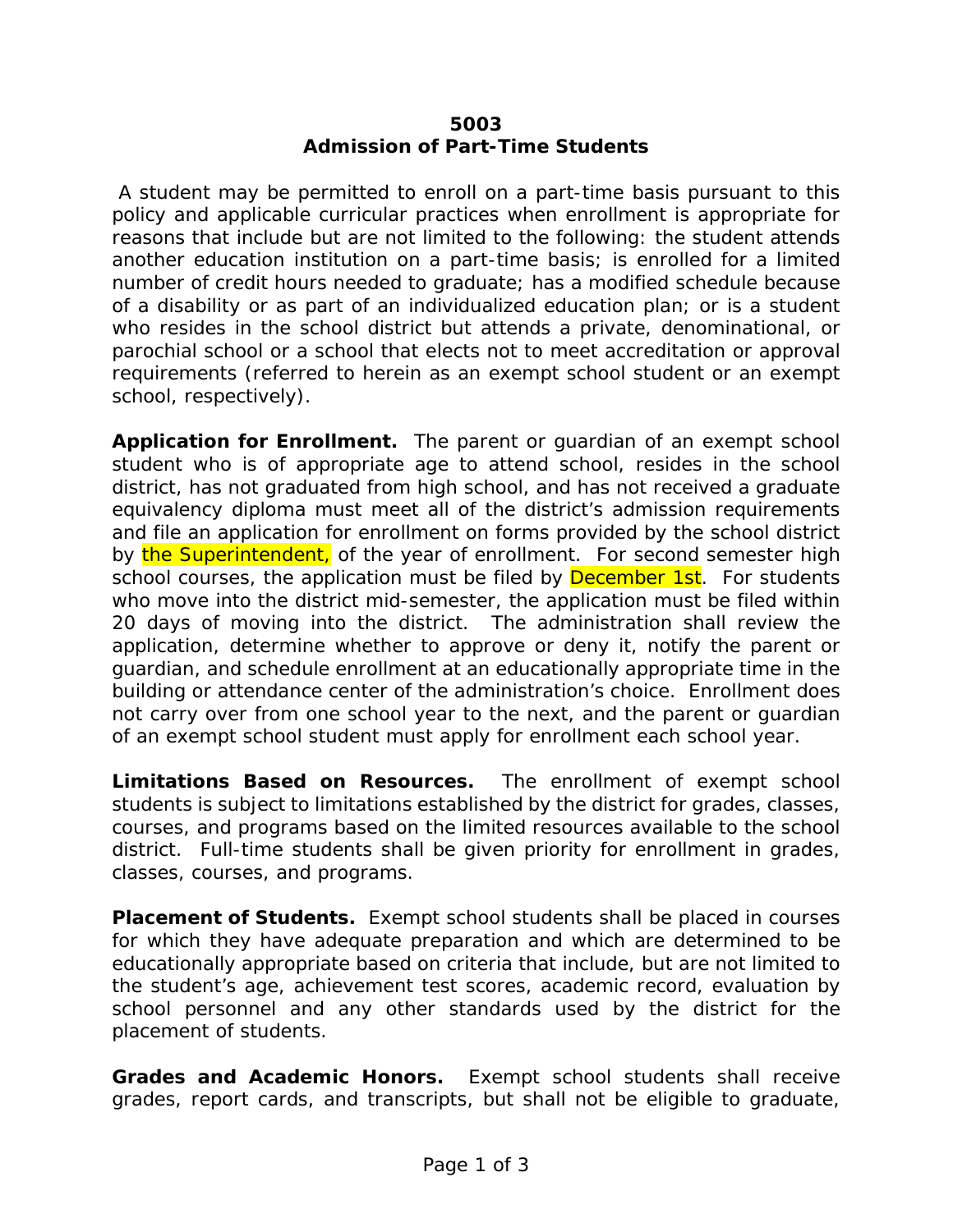receive a diploma or qualify for class ranking unless they meet all district requirements for such including earning a sufficient number of credit hours and semesters of attendance.

**Applicability of School Rules.** Exempt school students are subject to all rules and standards of the board of education and administration as set forth in policy, handbooks or other communications, as well as the rules and directives of the building administration and teaching personnel. They must remain on the school campus during scheduled classes but must leave the school campus when not engaged in a course or course-related activity unless the course or course-activity requires their presence or the building principal approves their presence. Students who violate school policies, rules, or directives shall be subject to disciplinary procedures up to and including suspension and expulsion.

**Extracurricular Sports and Activities**. Students who are enrolled in a private, denominational or parochial school may not participate in extracurricular sports and activities sponsored by the public school district if they participate in extracurricular sports and activities offered by the private, denominational or parochial school. Exempt school students may participate in extracurricular sports and activities if they are enrolled in at least 10 credit hours per semester. Exempt school students who are not enrolled in at least 10-credit hours may not participate in extracurricular sports and activities. All part-time students must meet all other eligibility requirements set by the board, administration and coach/sponsor prior to participating in the sport or activity.

Exempt school students who transfer into the district will be considered a transfer student and shall be ineligible for varsity competition for ninety school days unless the home school is located in the same school district as the high school to which the student is transferring.

The school district will determine whether credits awarded to exempt transfer students will be accepted for the purpose of eligibility for extracurricular sports and activities pursuant to the board's policy on Grade Placement and Academic Credits of Transfer Students.

**Transportation.** Part-time school students are not entitled to transportation or reimbursement for transportation by virtue of their status as part-time students.

**Option Enrollment.** Students may not enroll on a part-time basis pursuant to the school's option enrollment program.